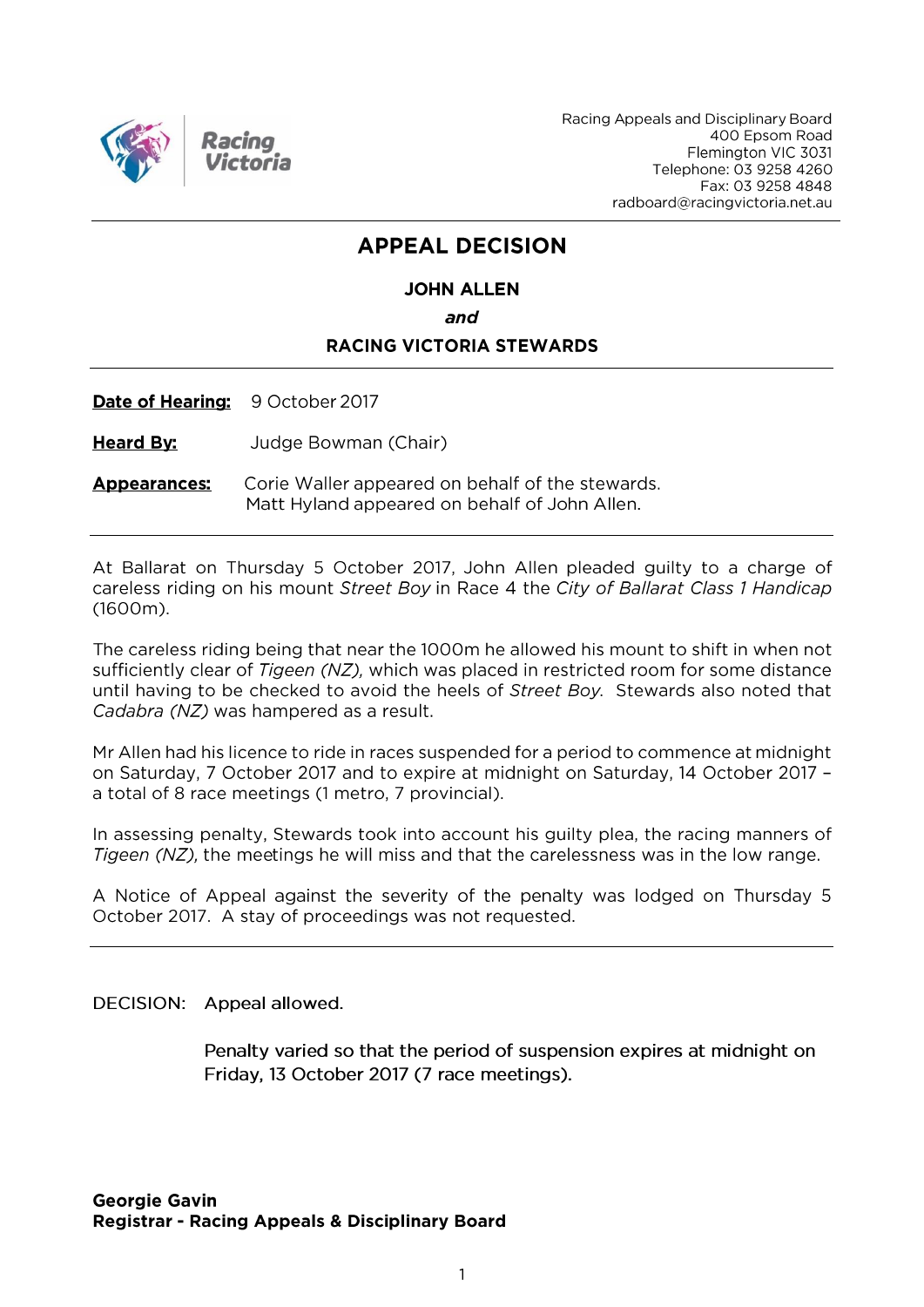# **TRANSCRIPT OF PROCEEDINGS**

### **RACING APPEALS AND DISCIPLINARY BOARD**

\_\_\_\_\_\_\_\_\_\_\_\_\_\_\_\_\_\_\_\_\_\_\_\_\_\_\_\_\_\_\_\_\_\_\_\_\_\_\_\_\_\_\_\_\_\_\_\_\_\_\_\_\_\_\_\_\_\_\_\_\_\_\_

**HIS HONOUR JUDGE J. BOWMAN, Chairman**

### **EXTRACT OF PROCEEDINGS**

**DECISION**

**JOHN ALLEN**

**and** 

**RACING VICTORIA**

#### **RACING VICTORIA CENTRE, FLEMINGTON**

#### **MONDAY, 9 OCTOBER 2017**

MR M. HYLAND appeared on behalf of Mr J. Allen

MR C. WALLER appeared on behalf of the RVL Stewards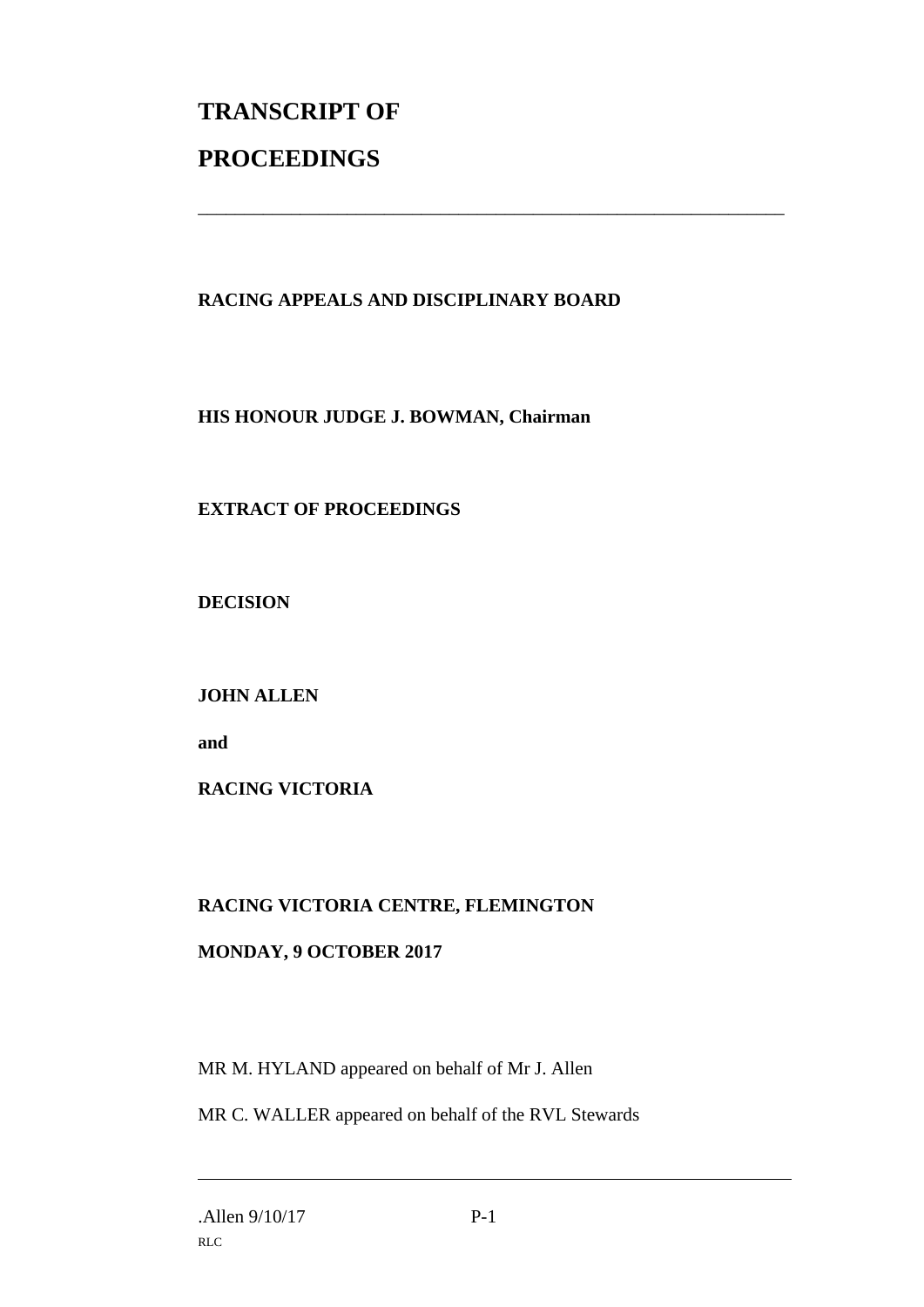CHAIRMAN: Mr John Allen, you have pleaded guilty to a charge of careless riding in race 4 at Ballarat over 1600 metres on 5 October 2017. You shifted in on your mount, Street Boy, when not sufficiently clear of Tigeen, ridden by Daniel Moor, this occurring near the 1000-metre mark. You pleaded guilty virtually from the outset. You have appealed against the penalty of an eight-meeting suspension which was imposed.

I have viewed the video and viewed it more than once. There is no doubt that at around about the 1000-metre mark, you shifted your mount from three wide to one off the fence when not sufficiently clear of Tigeen. It is also of note that there was some backwash interference to Cadabra, ridden by Michael Walker, which was behind Tigeen, and in fact Cadabra was running last at the time.

I am also of the view that Daniel Moor's mount made a contribution to what occurred. I am in no way saying this was Daniel Moor's fault, but Tigeen appeared to be overracing and, on close inspection of the video, shows that it clearly had its head on one side prior to you at least partly crossing it when not entirely clear. It was proving difficult to ride. Your partly crossing it when not two lengths clear of it did not help.

I would make the following observations: I do not think on balance that there was any great risk of a fall. Neither Daniel Moor's mount nor Michael Walker's seem to have had their chances adversely affected. They ended up running the quinella. This was interference at the low end of the range, contributed to by the behaviour of Daniel Moor's mount. Thus, there are some